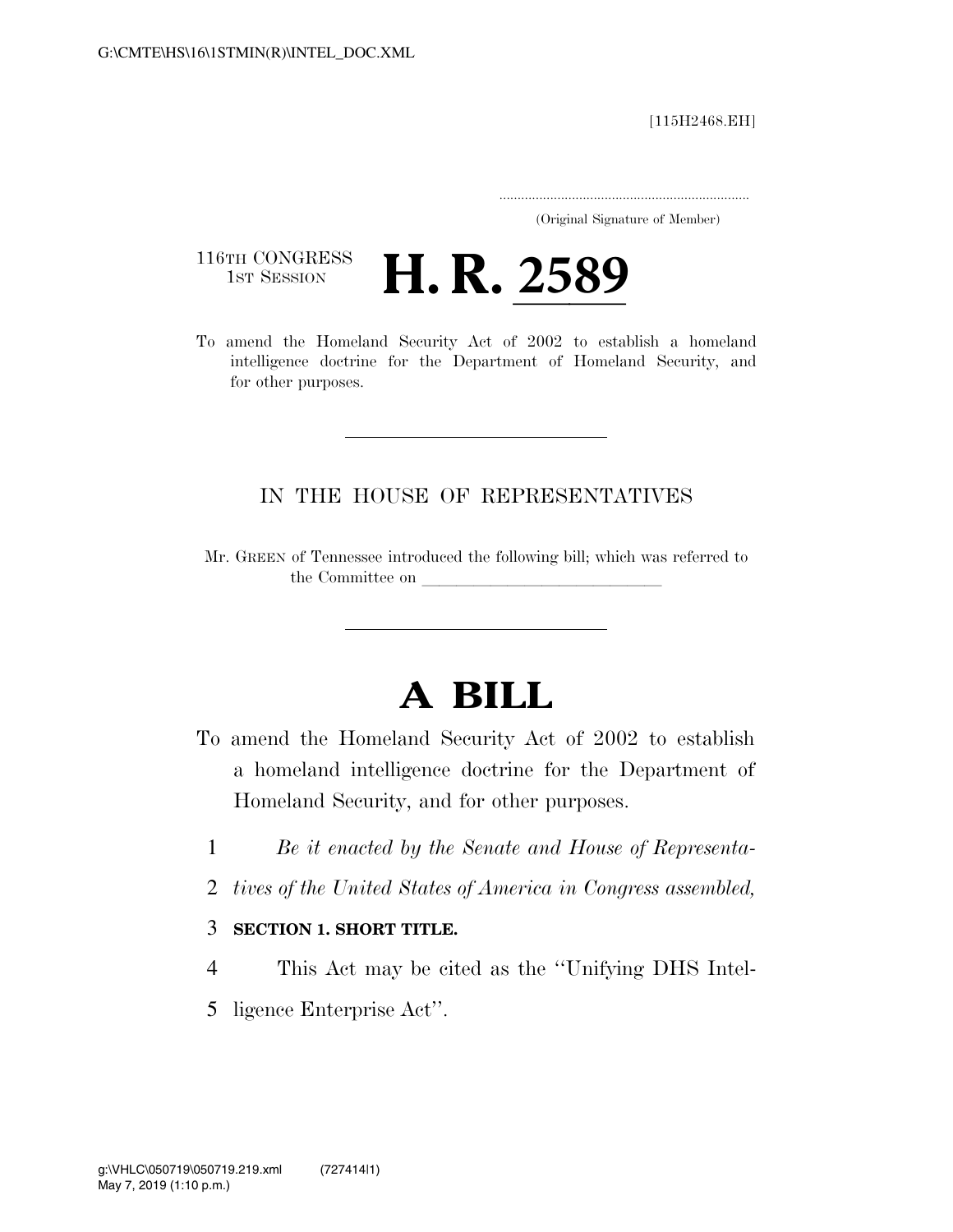#### **SEC. 2. HOMELAND INTELLIGENCE DOCTRINE.**

 (a) IN GENERAL.—Subtitle A of title II of the Home- land Security Act of 2002 (6 U.S.C. 121 et seq.) is amend-ed by adding at the end the following new section:

#### **''SEC. 210H. HOMELAND INTELLIGENCE DOCTRINE.**

 ''(a) IN GENERAL.—Not later than 180 days after the date of the enactment of this section, the Secretary, acting through the Chief Intelligence Officer of the De- partment, in coordination with intelligence components of the Department, the Office of the General Counsel, the Privacy Office, and the Office for Civil Rights and Civil Liberties, shall develop and disseminate written Depart- ment-wide guidance for the processing, analysis, produc- tion, and dissemination of homeland security information (as such term is defined in section 892) and terrorism in- formation (as such term is defined in section 1016 of the Intelligence Reform and Terrorism Prevention Act of 2004 (6 U.S.C. 485)).

 ''(b) CONTENTS.—The guidance required under sub-section (a) shall, at a minimum, include the following:

 $\frac{1}{2}$  (1) A description of guiding principles and purposes of the Department's intelligence enterprise. 23 "(2) A summary of the roles, responsibilities, and programs of each intelligence component of the Department in the processing, analysis, production, or dissemination of homeland security information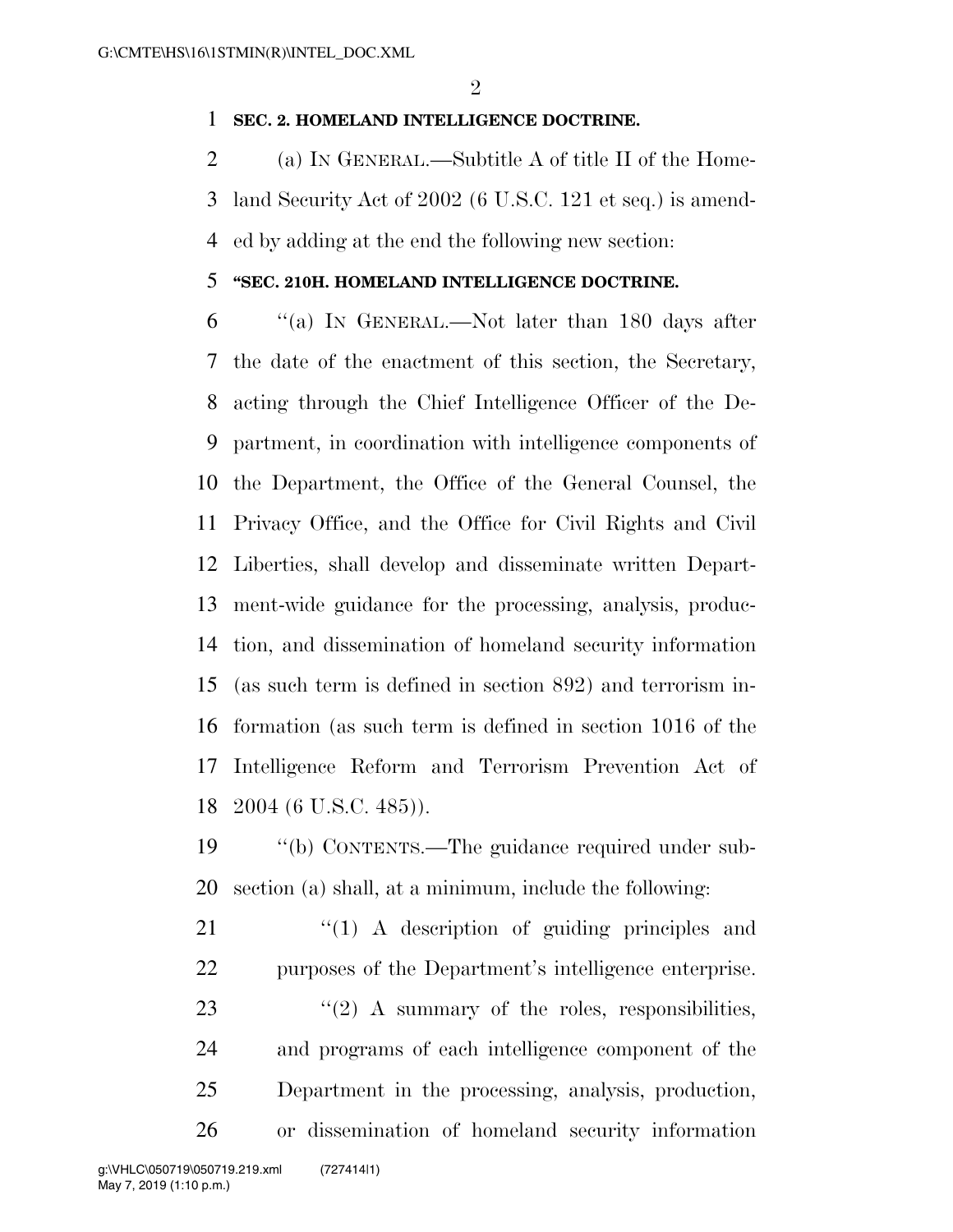and terrorism information, including relevant au- thorities and restrictions applicable to each such in-telligence component.

4 ''(3) Guidance for the processing, analysis, and production of such information.

 ''(4) Guidance for the dissemination of such in- formation, including within the Department, among and between Federal departments and agencies, among and between State, local, Tribal, and terri- torial governments, including law enforcement, and with foreign partners and the private sector.

12 ''(5) An assessment and description of how the dissemination to the intelligence community (as such term is defined in section 3(4) of the National Secu- rity Act of 1947 (50 U.S.C. 3003(4))) and Federal law enforcement of such information assists such en-tities in carrying out their respective missions.

18 "(c) FORM.—The guidance required under subsection (a) shall be submitted in unclassified form, but may in-clude a classified annex.

21 "(d) ANNUAL REVIEW.—For each of the five fiscal years beginning with the first fiscal year that begins after the date of the enactment of this section, the Secretary shall conduct a review of the guidance required under sub-section (a) and, as appropriate, revise such guidance.''.